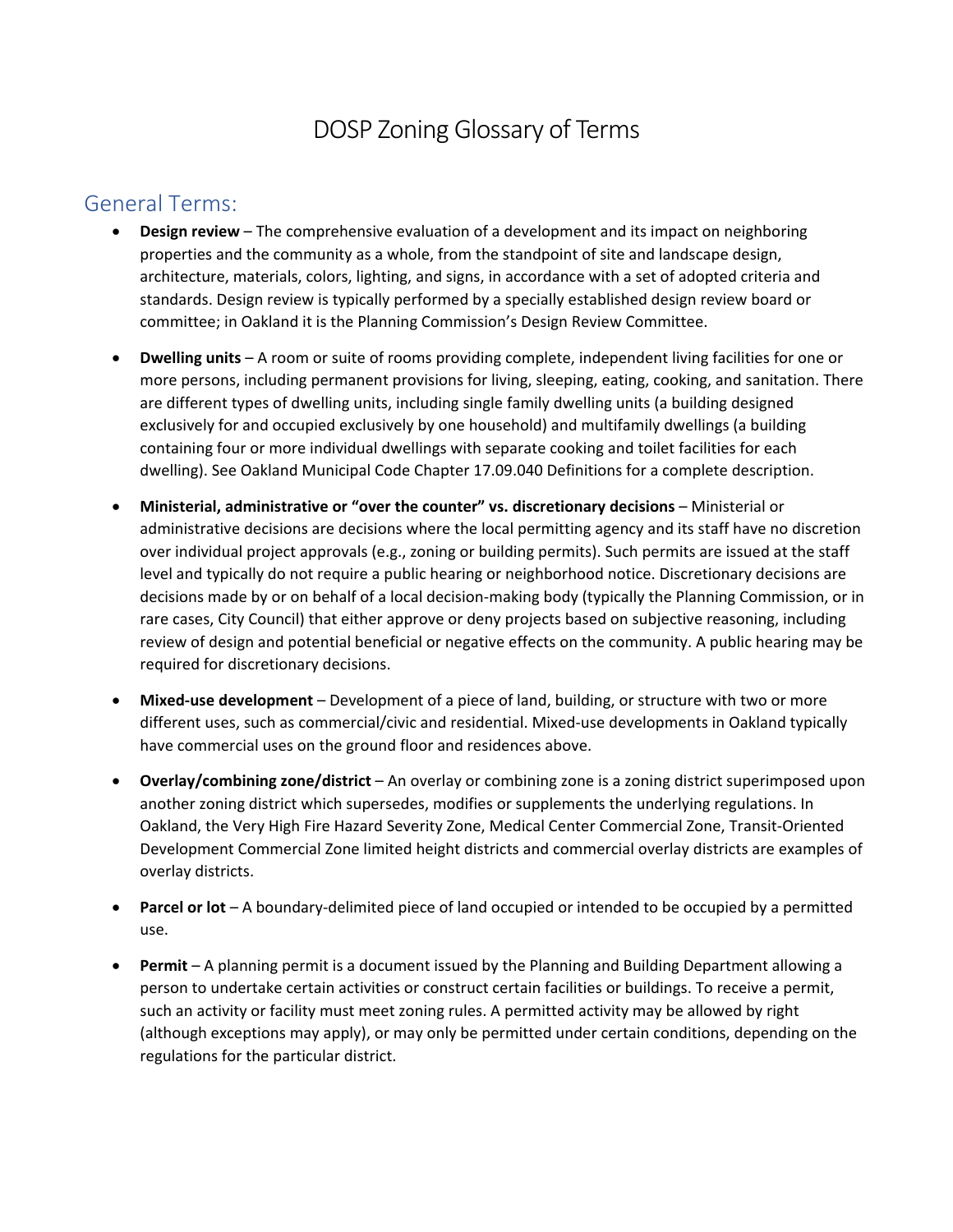- **Preservation** Protecting beneficial uses in their present, restored or carefully adapted condition. Examples of such uses include open space, historic buildings or unique cultural resources.
- **Specific Plan** A tool for a city to implement the policies of its General Plan within a certain geographic area. It must be consistent with the General Plan, but should provide additional detail unique to the planning area.
- **Zoning District** A zoning district is an area of the city within which zoning regulations govern land use, building appearance, location, bulk, and density, and other use and development standards.
- **Zoning Variance** Permission to depart from the Planning Code as it applies to a specific property when, under certain circumstances, strict interpretation of the Planning Code deprives the property of privileges enjoyed by other properties in the vicinity that are subject to the same zoning.

# [Land Use Classifications \(Activity Types and Facility Types\)](https://oaklandca.sharepoint.com/:w:/r/sites/PlanningandBuilding/_layouts/15/Doc.aspx?sourcedoc=%7BCBD00DC5-F4E9-4F3F-B827-3BBFD9F8F2BD%7D&file=2020-02-25%20DRAFT_DOSP_Planning%20Code%20Amendments_CityComments.docx&action=default&mobileredirect=true%22%20%5C&cid=d7af7293-f00c-4784-bc94-50a72bb8cbb7)

- **Accessory activity**: an activity which is incidental to, and customarily associated with, a specified principal activity. For example, using a room in a residence or converting a garage into an office for the purposes of work is an accessory activity because it is associated with the primary residential activity on the same lot. An activity that otherwise might be prohibited in a particular zoning district may be allowed as an accessory to a permitted activity.
- **Allowable uses**  an activity or facility in a particular zone will be prohibited, permitted, or conditionally permitted:
	- o **Prohibited:** Activities and/or facilities may by prohibited either citywide or in a particular zoning district. They are expressly prohibited unless otherwise indicated elsewhere in the zoning code.
	- o **Permitted:** Activities and/or facilities are considered permitted in a particular zoning district if zoning regulations allow them and they meet all development standards.
	- o **Conditionally Use Permitted (CUP)** Activities and/or facilities may that can only be established upon the granting of a Conditional Use Permit (CUP). A CUP is a permit issued at the City's discretion to allow for a use that would otherwise be prohibited, so long as it meets certain criteria, or "findings." CUP findings typically include criteria requiring that the activity will benefit the community and/or will not negatively impact the community. CUPs are approved with various standard and project specific conditions to reduce the impact or improve the appearance of the proposal.
- **Artisan Production:** the creation, exhibition, and on-site sale of art and artisan products. This includes street-oriented displays of artistic products and publicly accessible studio and sales spaces. These activities do not include manufacture, fabrication or production processes that produce noise, vibration, air pollution, fire hazard, or noxious emissions that could disturb or endanger neighboring properties.
- **Arts & Culture:** the production, display, sale of or otherwise dissemination of artistic and cultural expression. These types of activities also include operations that increase cultural awareness, serve and strengthen ethnic communities harmed by racial disparities, and educate Oakland residents about art and cultural practices and histories. Arts and culture is further defined as either Administrative Arts and Culture or Active Arts and Culture.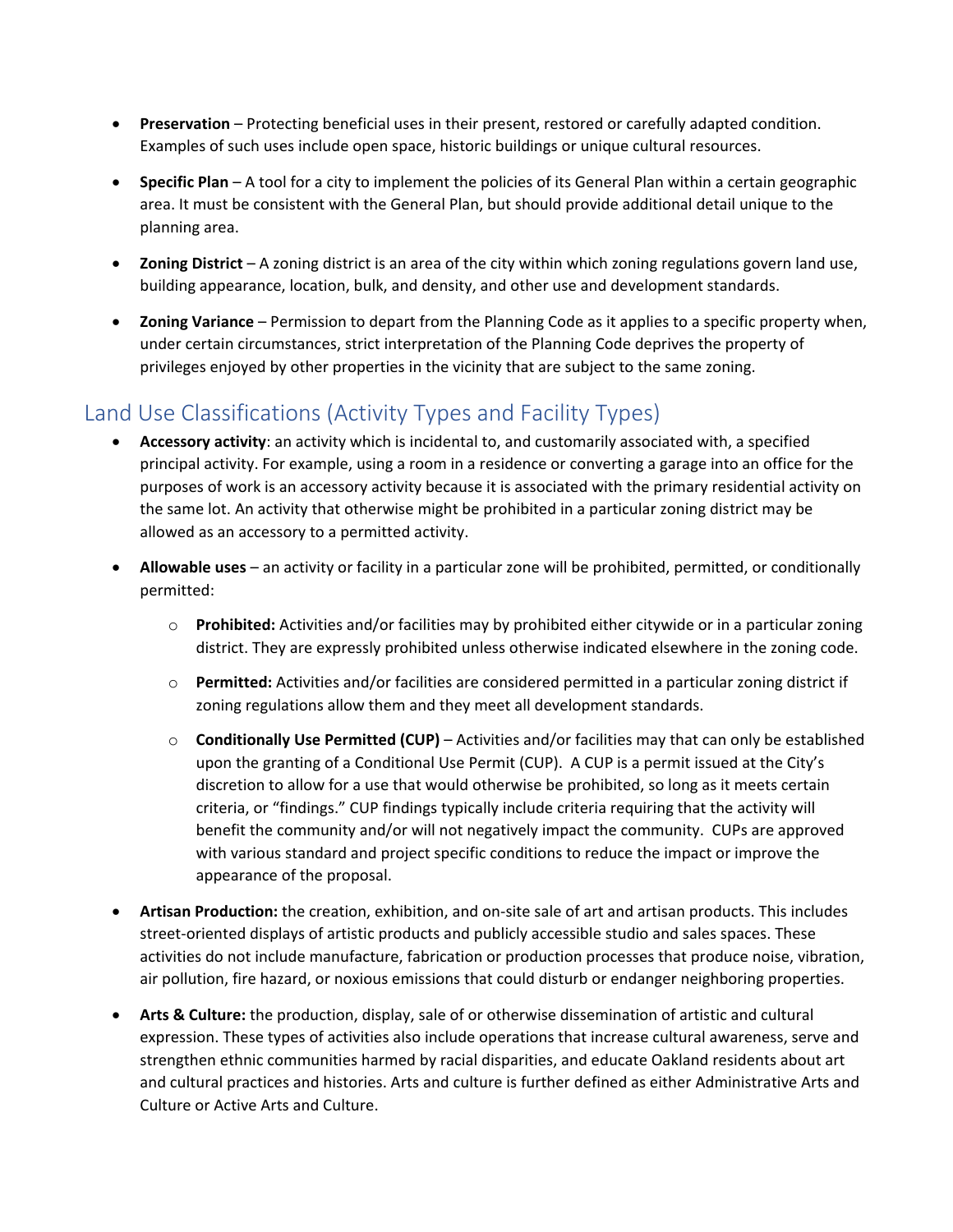- **Facility**  A structure or place which is built, installed, or established to serve a particular purpose. Facilities may contain residential, commercial, civic or manufacturing activities. They may be enclosed buildings or outdoor structures open to the elements. Facilities containing commercial, civic, manufacturing activities are considered nonresidential facilities.
- **Land use or land use activity** A land use is any activity, occupation, business or operation which is conducted in a building or on a parcel of land. Examples include retail, office, industrial, residential, and entertainment uses.

# [Development Standards](https://oaklandca.sharepoint.com/:w:/r/sites/PlanningandBuilding/_layouts/15/Doc.aspx?sourcedoc=%7B7A5F3F7E-8561-4138-8188-66F0B75631EA%7D&file=2021-03-23%2017.58.60%20Development%20Standards%20%26%20Height-Bulk%20Zones.docx&action=default&mobileredirect=true%22%20%5C)

- **Building base**  The portion of a building immediately above finished grade (usually ground-level) to the maximum total base height as described in an individual zoning designation. This is the portion of the building below the tower.
- **Building frontage** the side of the building oriented toward and visible from the main street.
- **Building mass/envelope** The three-dimensional bulk of a building: height, width, and depth.
- **Building terminus -** the top of a building; different building terminus designs have an impact on the way the entire building is perceived.
- **Bulk**  The volume, shape and spacing of buildings on the land.
- **Density** Density refers to the maximum number of dwelling units permitted on a zoning lot. There are a wide range of housing type densities. Lower density zones have a lower maximum number of dwelling units permitted on the given zoning lot, while higher density zones have a higher maximum number of dwelling units permitted on-site. Different housing densities promote different types of neighborhood characters.
- **Design regulations**: the rules established to determine how specific building types and development projects are designed to achieve the community's aesthetic priorities or intended character. Typically these rules do not restrict the style of a building, but encourage design that creates a pleasant, consistent and safe public space outside the buildings.
- **Development standards**: the rules and regulations that apply generally to buildings and structures of a specific type. Examples are building height, distance between structures and property lines (setbacks) and percent of the lot covered with structures (e.g., house and garage).
- **Floor Area Ratio (FAR)**: a zoning tool to measure how intensely a particular lot is built out. Often expressed as a ratio (e.g., 4:1), whole number (e.g., 4.0), or rational number (e.g., 4.5), FAR calculates a building's total square footage relative to the total size of the lot on which the building stands. For example, as illustrated in Figure 1, a 1.0 FAR on a 10,000 square foot lot could look like a one-story, 10,000 square foot building that covers the whole lot, or a two-story building that covers half of a 10,000 square foot lot, where each floor of the two-story building is 5,000 square feet (10,000 total building square footage / 10,000 sq ft total lot size = 1.0 FAR). A 2.0 FAR on a 10,000 square foot lot might look like a two-story building covering the entire lot, where each floor is 10,000 square feet (20,000 total building square footage / 10,000 sq ft total lot size = 2.0 FAR) (see Figure 1). In Oakland, FAR applies to nonresidential activities, only.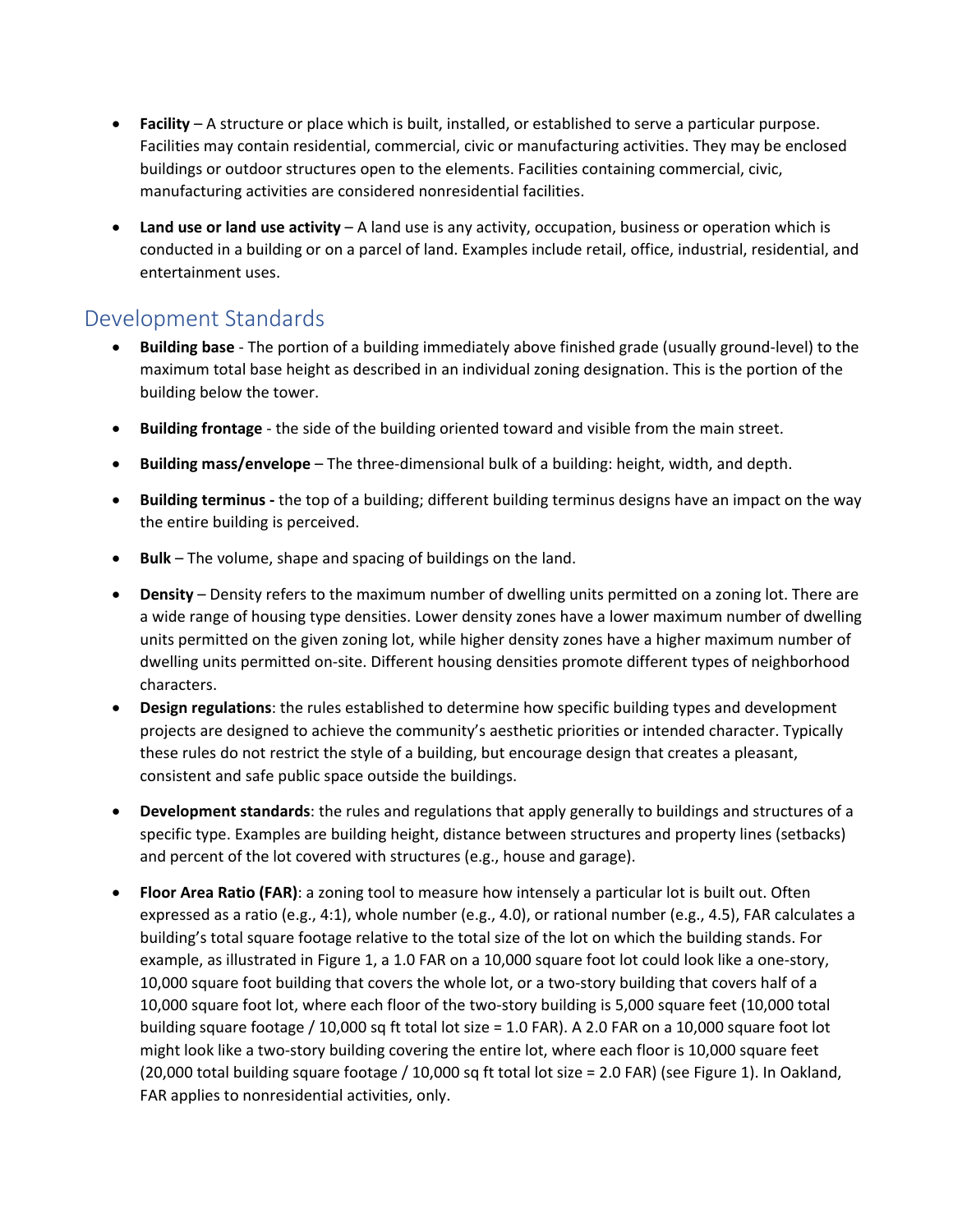#### **Figure 1:** Illustration of FAR



**Source:** [Metropolitan Council,](https://metrocouncil.org/Handbook/Files/Resources/Fact-Sheet/LAND-USE/How-to-Calculate-Floor-Area-Ratio.aspx) 2015.

- **Intensity**  Intensity refers to the total building capacity allowed on a site, typically described per square foot of developable space; this is determined by multiple factors, including allowed number of residential units, floor area ratio (FAR) and height.
- **Lot coverage**: the total land area covered by all of the structures on a lot or parcel. Lot coverage may be one type of development standard.
- **Low Impact Development** Facilities designed to detain and clean, capture and reuse, or infiltrate stormwater runoff to reduce the volume of runoff and improve water quality.
- **Minimum/maximum setbacks**  A setback is the minimum or maximum distance from a structure and the property lines of the lot in which it is located. These are intended to be generally consistent along a street front. In some areas larger setbacks are required to encourage landscaping, light and a park-like character. In other areas smaller setbacks are required to ensure that streets feel comfortable, businesses and sidewalks are lively and interactive, and traffic takes a cue to slow down for pedestrians.
- **Minimum lot size and dimensions** A requirement for the size of an individual parcel to be equal to or greater than a specified square footage, frontage, and lot width. These regulations allow significant construction to be feasible on newly created parcels.
- **Public realm –** The public realm includes publicly owned places and spaces that belong to and are accessible by everyone. These include municipal streets, lanes, squares, plazas, sidewalks, trails, parks, open spaces, waterfronts, public transit systems, conservation areas, and civic buildings and institutions.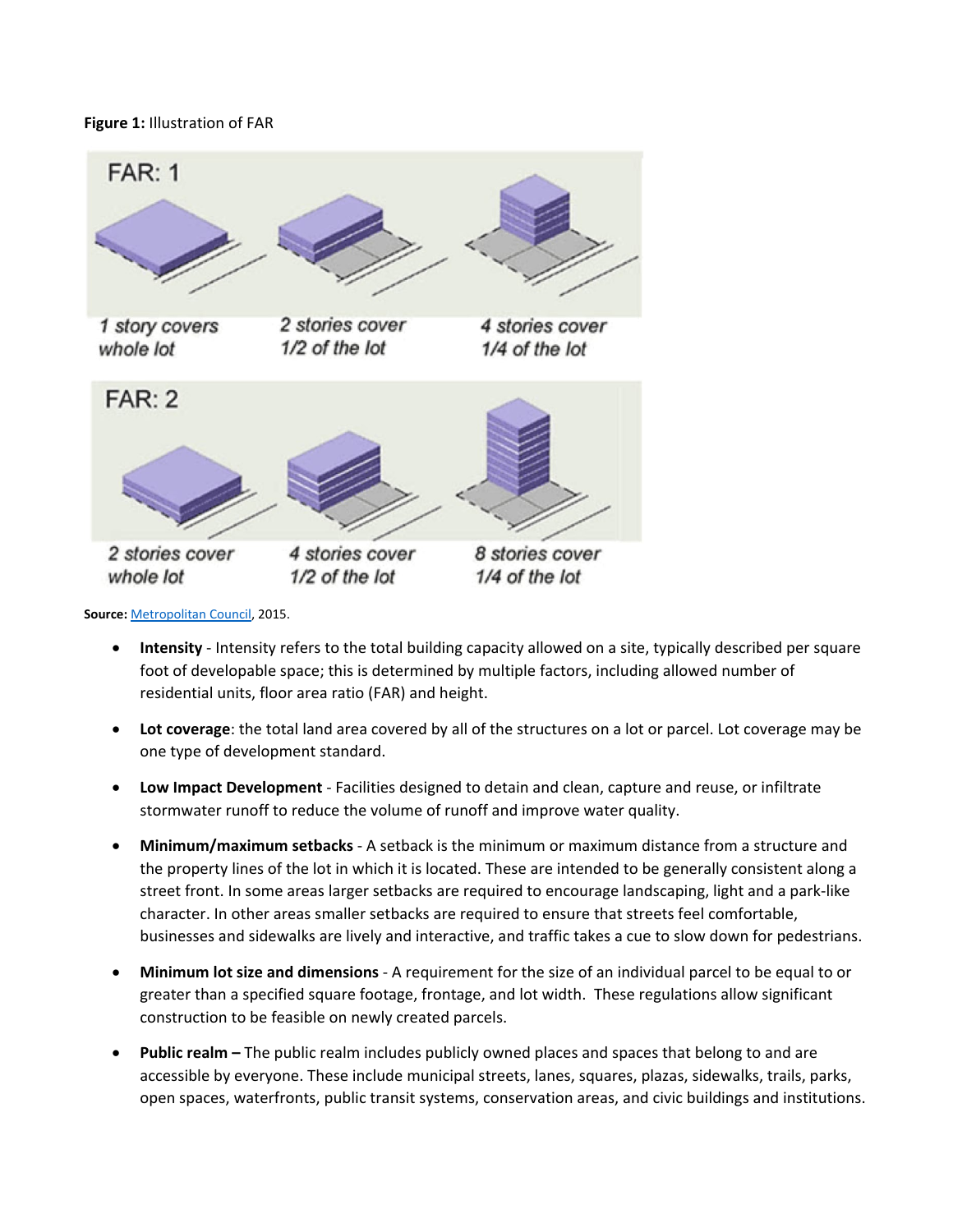- **Residential vs. nonresidential tower standards** Towers are the portion of a building that is higher than the remainder of the building, or a tall structure of small dimension separate from the building it accompanies, such as the campanile of a church. Zoning rules or standards that apply to towers, including setbacks, height, and lot coverage may be different from the building base to ensure sufficient air and light flow for pedestrians at the ground-level. A tower may be occupied by residential, commercial or community facility uses. Towers with commercial or community facility uses are considered nonresidential towers.
- **Rooming unit** A rooming unit is a room or suite of rooms, not including a kitchen, designed or occupied as separate living quarters, with or without common boarding provisions. One example of a rooming unit is a Single Room Occupancy unit. See Oakland Municipal Code Chapter 17.09.040 Definitions for a complete description.
- **Step-backs –** Building step-backs require that buildings above a certain height are further pushed back to the center of the building. Step-backs ensure that taller buildings are not too massive, looming and uncomfortable for pedestrians. They allow for light and air flow.
- **Street frontage** The front property line, construction at which has a significant impact on the experience of people in the public realm.

### [Transfer of Development Rights](https://oaklandca.sharepoint.com/:w:/r/sites/PlanningandBuilding/Shared%20Documents/Strategic%20Planning/Downtown%20Oakland%20Specific%20Plan/DOSP%20Sharepoint-Specific%20Files/Zoning/2021-06-23%20DSP%20Transfer%20of%20Development%20Rights.docx?d=w6cad32b6de994109be32790f13bfa13e&csf=1&web=1&e=6vPcV0)

- **Development rights** Development rights are the maximum allowed floor area and number of dwelling units permissible at a development site.
- **Net development rights** Net development rights is the difference between the development rights on a lot and the existing floor area and/or number of dwelling units on the same lot. For example, if the underlying zoning permits a maximum of fifty (50) dwelling units on a lot, and the same lot contains forty (40) dwelling units, then the net development rights for density transfer is ten (10) dwelling units.
- **Transfer of development rights** Allows for the transfer of some or all of the net development rights from a sending site to a designated receiving site, resulting in an increase in number of dwelling units and/or floor area at the receiving site above the limit established in the zoning regulations that otherwise would apply. For example, a transfer of development rights for number of dwelling units has occurred if a sending site transfers its development rights for ten (10) dwelling units to allow a receiving site to construct ten (10) dwelling units more than normally permitted in the zoning regulations. In this case, once the sending site has transferred its net development rights, the sending site would not be permitted to contain more than the existing forty (40) dwelling units because it transferred the rest of the site's development rights to a receiving site.
- **Sending site** A specific lot that sends some or all of its net development rights to another proposed development site.
- **Receiving site** A development site that receives net development rights from a sending site.
- **(Potentially) Designated Historic Property** An individual site or feature (which may or may not be a structure), or a site with a structure or structures on it, that has particular importance because of its unique architectural, historical, cultural, or archaeological features, designated as a historic district or